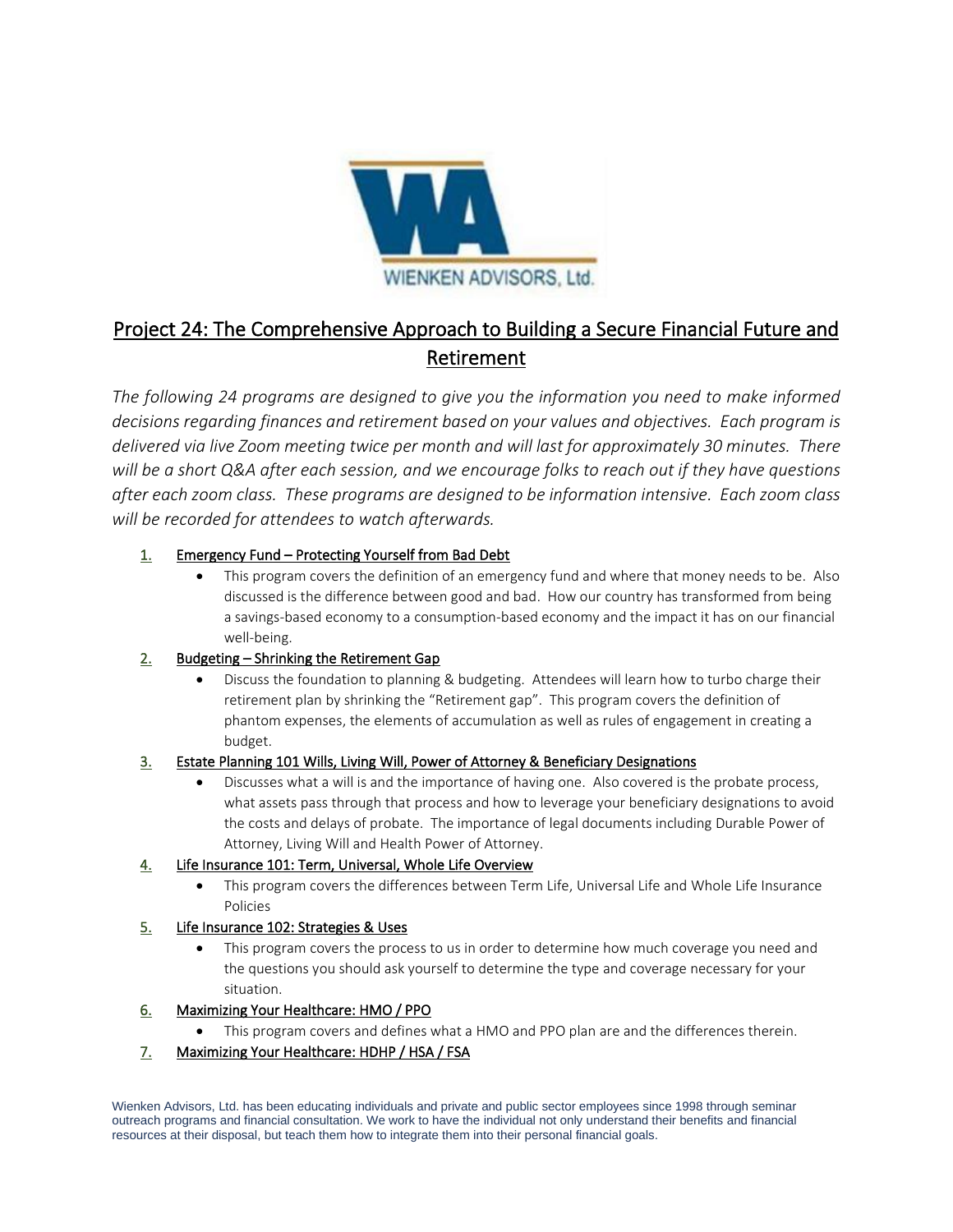• This program discusses the qualifying factors of a High Deductible Healthcare Plan and how to utilize and what's covered within a Health Savings Account and Flex Spending Account. We will also cover ways to recycle HSA dollars in retirement.

## 8. Disability Benefits & Strategies

• This is typically the least known benefit of an employer sponsored program. Attendees will gain an understanding of their benefits and how those benefits are taxed along with how your benefits work with Social Security. We will give you a process to determine if your benefits will be enough to cover your monthly expenses and strategies to fill in any missing GAPS.

## 9. Social Security overview & outlook

• Learn about what's really going on with Social Security, current budget and future outlook. This program will also cover how you qualify for Social Security, what affects your benefit amounts as well as income limitations.

## 10. Social Security Filing Strategies

• This program will cover filing strategies for individuals covered under grandfather provisions of the bi-partisan budget act of 2015, restricted filings, filing for divorced, widowed and single claimants. We will also talk about the penalty for early filing and delayed retirement credits.

## 11. Financial Pivoting

• Discover the concept of Financial Pivoting and the effect it can have on the success of your overall retirement plan. Learn how to maximize financial tools at your disposal to plan for the unexpected.

## 12. Retirement Plan Overview

• Discussed in the program are the different types of retirement programs that employers offer. The transition from defined benefit plans to defined contribution plans and the impact it has on employees. Also covered is the process of leading up to retirement and whether you are on the track to retire when you want to.

# 13. Investing 101

• In this program we cover the various types of investment accounts and how they operate from a tax standpoint; as well as earning limitations and contribution limits.

### 14. Investing 102

• This program dives into the various types of investments; Stocks, Bonds, Mutual Funds

# 15. Roth IRA vs Traditional IRA

• Which is best? Unless you know the future, you don't know. This program covers the history of taxation in this country and how the concept of financial pivoting gives you the ability to control the uncontrollable.

### 16. Human Resources / Business Owner

• In this section we will cover Frequently asked Questions from human resource personnel. We will explore the questions you should ask while selecting which retirement plan and company to use, how to refinance your retirement plan, which benefits to provide, how to keep healthcare costs low for the employer and employee as well as an overview of voluntary benefits and how they operate. We will also cover fiduciary obligations and what that means for the employer.

### 17. Income Distribution Techniques

• With the transition from defined benefit plans to defined contribution plans, a question a retiree will ask, "How much can I take out without running out of money?". We cover statistics on withdrawal rates and life expectancy, the impact that volatility has on income and depletion of resources and techniques to increase your income and improve longevity.

# 18. Long Term Care

Wienken Advisors, Ltd. has been educating individuals and private and public sector employees since 1998 through seminar outreach programs and financial consultation. We work to have the individual not only understand their benefits and financial resources at their disposal, but teach them how to integrate them into their personal financial goals.